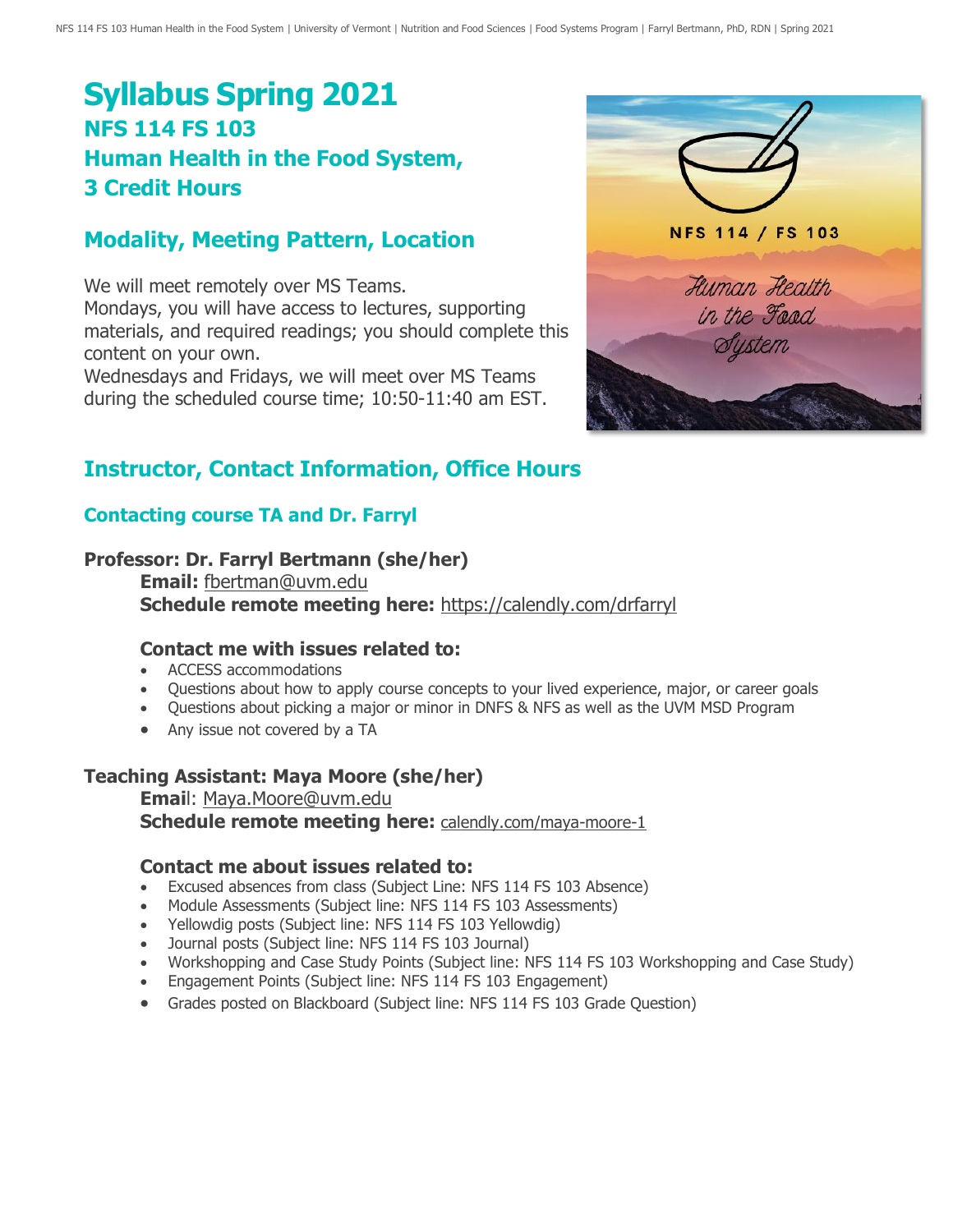#### **Class Technology: ETS Knowledge Base**

Website:<https://www.uvm.edu/it/kb> **Contact:** <https://www.uvm.edu/it/kb/submit-a-ticket/>

#### **Contact ETS about issues related to:**

- o Technical issues related to Microsoft Teams (Channels, Polls, etc)
- $\circ$  Troubleshooting technology and understanding of classroom equipment
- o Technical issues related to completing Blackboard (Bb) Assessments
- o Technical issues related to completing Bb Yellowdig
- o Technical issues related to completing Bb Wiki

Supporting your success is our priority; do not hesitate to schedule a meeting. We harvest our messages daily, but depending on the semester's ebb and flow, it could take more than 48 hours, especially on the weekend.

# **Technical support for students**

Students, please read this technology checklist to make sure you are ready for classes. <https://www.uvm.edu/it/kb/student-technology-resources/>

Students should contact the Helpline (802-656-2604) for support with technical issues.

## **Pre-requisites**

NFS 043 or NFS 073

## **Course Description**

Students preparing for careers in the area of food system science will gain competency for professional practice in the multifaceted and evolving intersection of nutrition, food systems, food security and human health outcomes.

This course will increase and refine the student's pre-professional experience in human health outcomes regarding food security, malnutrition, and dietary practices. The approach will explore political, economic, ecological, social, and cultural drivers influencing dietary choice and availability.

## **Course Learning Objectives**

By the end of this course, students will be able to:

- 1. List, define and explain common terminology used to describe sustainable, resilient and healthy food systems in regards to human health.
- 2. Increase their ability to understand and successfully articulate how food security and malnutrition impact human health outcomes.
- 3. Increase their ability to link agricultural practices and distribution with human health outcomes.
- 4. Increase evidence-based information literacy in the areas of human health and food systems science.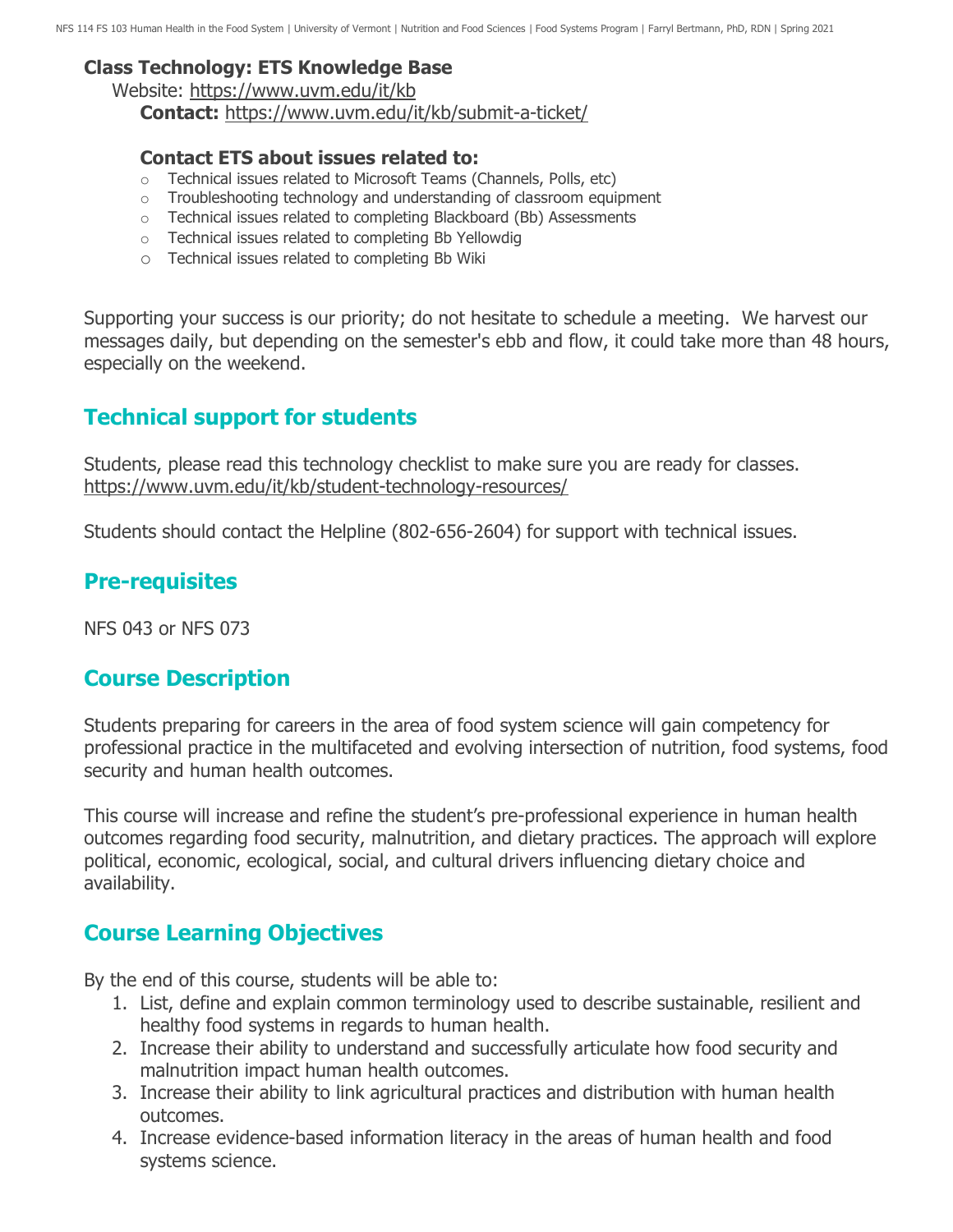- 5. Increase their ability to work collaboratively to apply skills and provide commentary on the concrete strengths and specific areas for improvement among peers.
- 6. Increase their professional cultural humility to better serve diverse population groups.

## **Teaching Philosophy:**

Since beginning my voyage as a university instructor in 2002, the focus of my efforts has transitioned from the lecturer in front of the class to the facilitator on the side, encouraging students to become engaged and active in their learning experience. I believe the goal of teaching is to kindle in students the passion for life learning. I hope to transform students in a way that they become conscious and aware of the world around them. I want my students to seek opportunities to broaden and expand their knowledge anywhere, in any circumstance, whether it is taking a moment to focus on breathing when faced with a challenge to reading the nutrition label on the back of a package. I feel students are best prepared for their careers if they are engaged, curious, and willing to learn.

Within the classroom itself, I find the following most important, critical thinking skills, group cooperation, experiential engagement, cognitive engagement, holistic learning, scaffolding-based writing assignments, and progressiveness. I esteem to make my classroom inclusive and a multiple intelligence environment, honoring neurodiversity. Due to adverse physiological consequences of excessive corticosteroids, it is my conscious effort to make the course calm and welcoming. I find that learning is a function of the environment. Many students who are used to a traditional lecture are at first resistant to this situation. Through cooperative and active learning strategies, students can experience course material during related activities.

Beyond the facilitator role, I believe the most critical element in successful teaching is trust. To build confidence with my students, I must be clear, pragmatic, and transparent. I aspire to create lesson plans that state the learning objective, the activities that address the objective, and evaluation that not only encompasses the objective but is a direct reflection of its intent. Trust is also built on communication. This is the physical communication I express when I arrive prepared and focused on the daily activity, verbal communication of my expectations, and encouragement of learning. Finally, the written interface should be used to build trust and confirm expectations, whether that is my syllabus, feedback on an assignment, or email responses. A classroom where student-teacher and student-student trust is well established and well-tended, is in, my opinion, the key to a successful learning experience.

## **Modality description**

We will meet remotely over MS Teams. Mondays, you will have access to lectures, supporting materials, and required readings; you should complete this content on your own. Wednesdays and Fridays, we will meet over MS Teams during the scheduled course time; 10:50-11:40 am EST. During our synchronous meetings, you will break off from the general MS Teams Channel into smaller MS Team Channels; I will prompt you. These small groups have been created randomly to ensure inclusion. Details about your group are available on our Blackboard course page.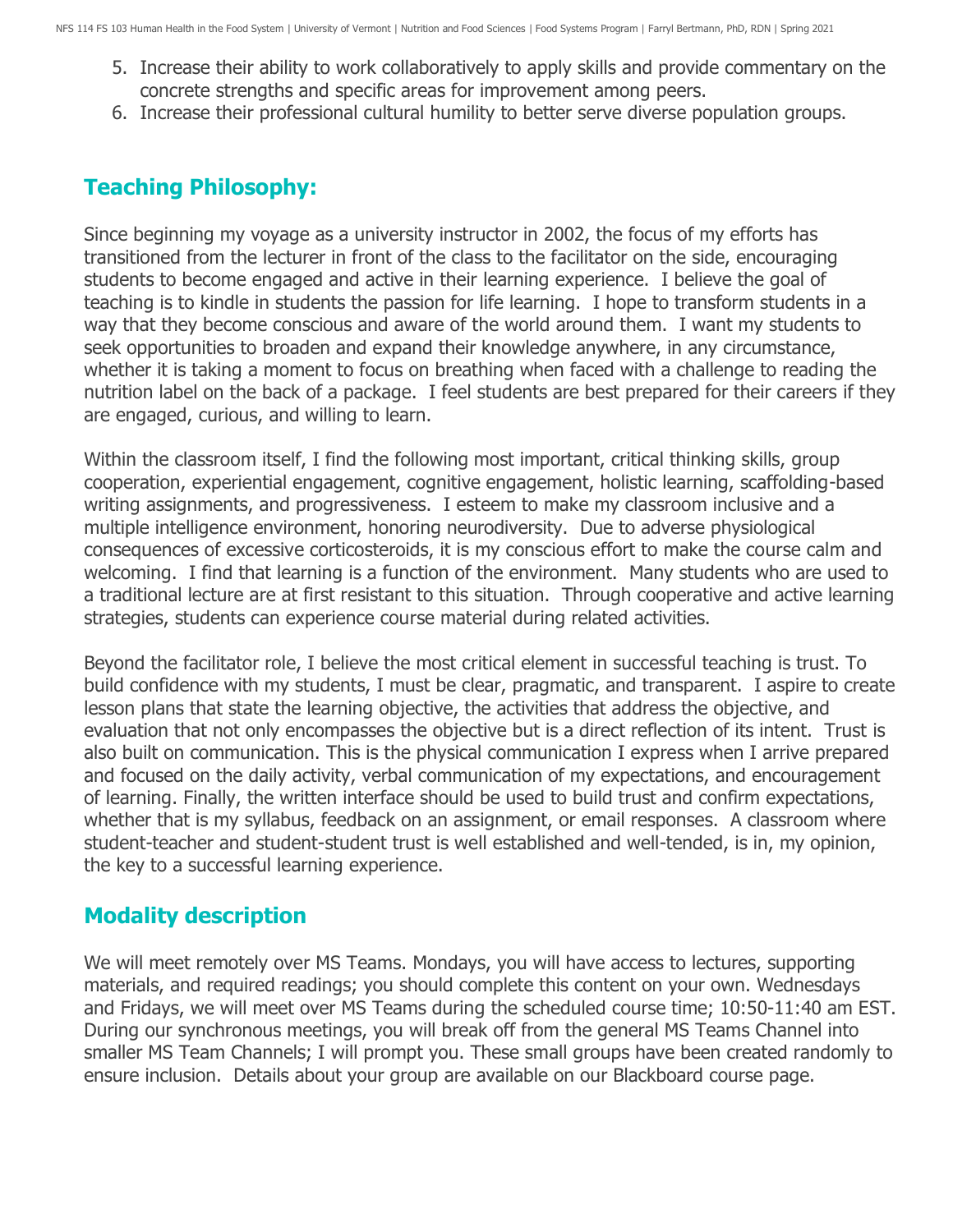# **Required Course Materials:**

We will be using: MS Teams, MS Forms (sign in to all course MS products with your @uvm.edu email), Blackboard (Bb), Bb wiki, Bb Yellowdig, Bb Journal, UVM streaming (https://streaming.uvm.edu/), and you will need to have access to some form of voice recording (phones are acceptable).

Textbook: No textbook is required; all readings are provided.

## **Blackboard and MS Teams:**

Our course Blackboard will contain all Module materials, including the course lectures, supporting materials, and assessment. You will have access to PDF readings over Blackboard.

Our remote course time together will be conducted over MS Team: <https://www.uvm.edu/it/kb/article/teams/>

I have sent you a meeting request, please accept the meeting invitation.

# **Attendance Policy and Classroom Environment Expectations:**

Attendance is flexible in the course; please note in-class activity and reflection policy outlined in this syllabus. You will have an opportunity to earn engagement points if you participate in our full MS Teams remote meetings. You earn these points by actively joining and remaining for the full session. MS Teams allows Dr. Farryl to monitor engagement, including when students join and when students leave. The first week of class will allow the student to practice signing into MS Teams and joining the course; engagement data will be collected starting week 2.

We strongly recommend that you consistently review the weekly Blackboard material before our remote class meeting. It is useful to fully watch the online lecture and record details in your notes, including confusing concepts or material needing more explanation. Leaving space in your notes for this purpose is helpful. You should always review your lecture notes as soon as possible after watching the lecture and before our remote synchronous meetings.

## **Attendance and illness/isolation/quarantine:**

If you need to isolate or quarantine, Student Health Services will inform our Dean's office. You should contact our course TA to make arrangements to discuss missed work.

#### **Dire Emergencies**

These emergencies must be documented and are subject to my approval. In such emergencies, the student should contact me within twenty-four hours of the scheduled assessment/due date, unless it is physically impossible for her or him to do so, in which case the student should be prepared to document that impossibility. If you cannot provide documentation and/or you miss more than two major assignments due to dire emergencies, I would strongly encourage you to withdraw from the class. I recognize that we are currently in a pandemic. We are certainly willing to work with you if you are experiencing COVID-19 related illness or loss, you must however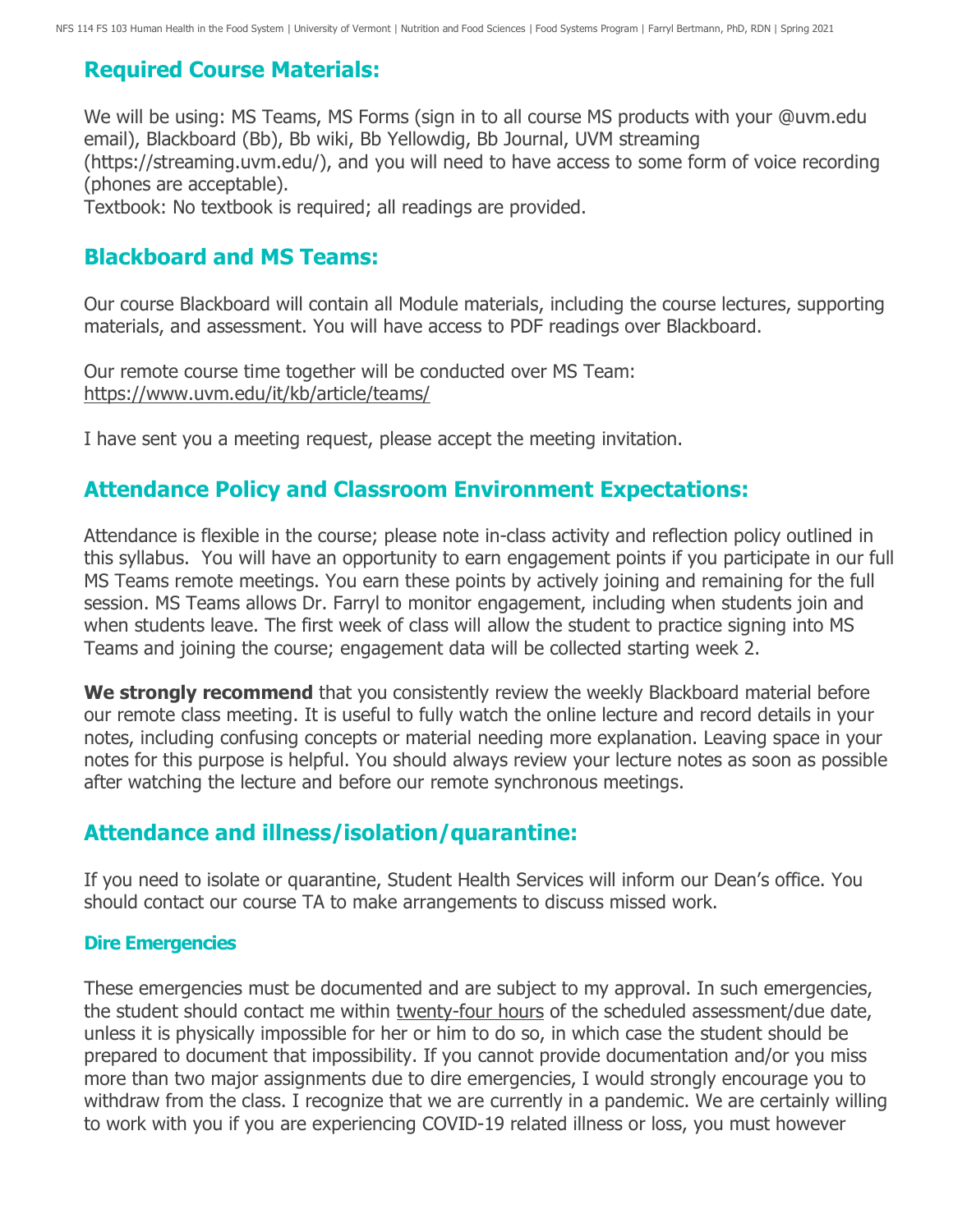communicate with me in a timely manner so I can provide this support and alert college student services to pursuit possible extensions.

#### **Classroom Environment Expectations**

Silence your phones or any other form of technology before our remote synchronous class.

Texting, using Facebook and surfing the Internet during class is not conducive to learning. If this type of behavior becomes disruptive, please refer to the consequences listed below. You may think you can multitask during class; you can't. If you know you will be tempted to engage in these distracting activities during class; we suggest keeping other windows closed.

Consequences for disruptive behavior (distracting media use, distracting chatting, side texting, etc.) will result in the following:

- 1. Verbal warning from Dr. Farryl or the TA.
- 2. Dr. Farryl will email you and your academic advisor.
- 3. Dr. Farryl will issue an Academic Alert to the Dean's office accompanied by a 5% drop in your overall final grade.

# **Grading Criteria/Policies:**

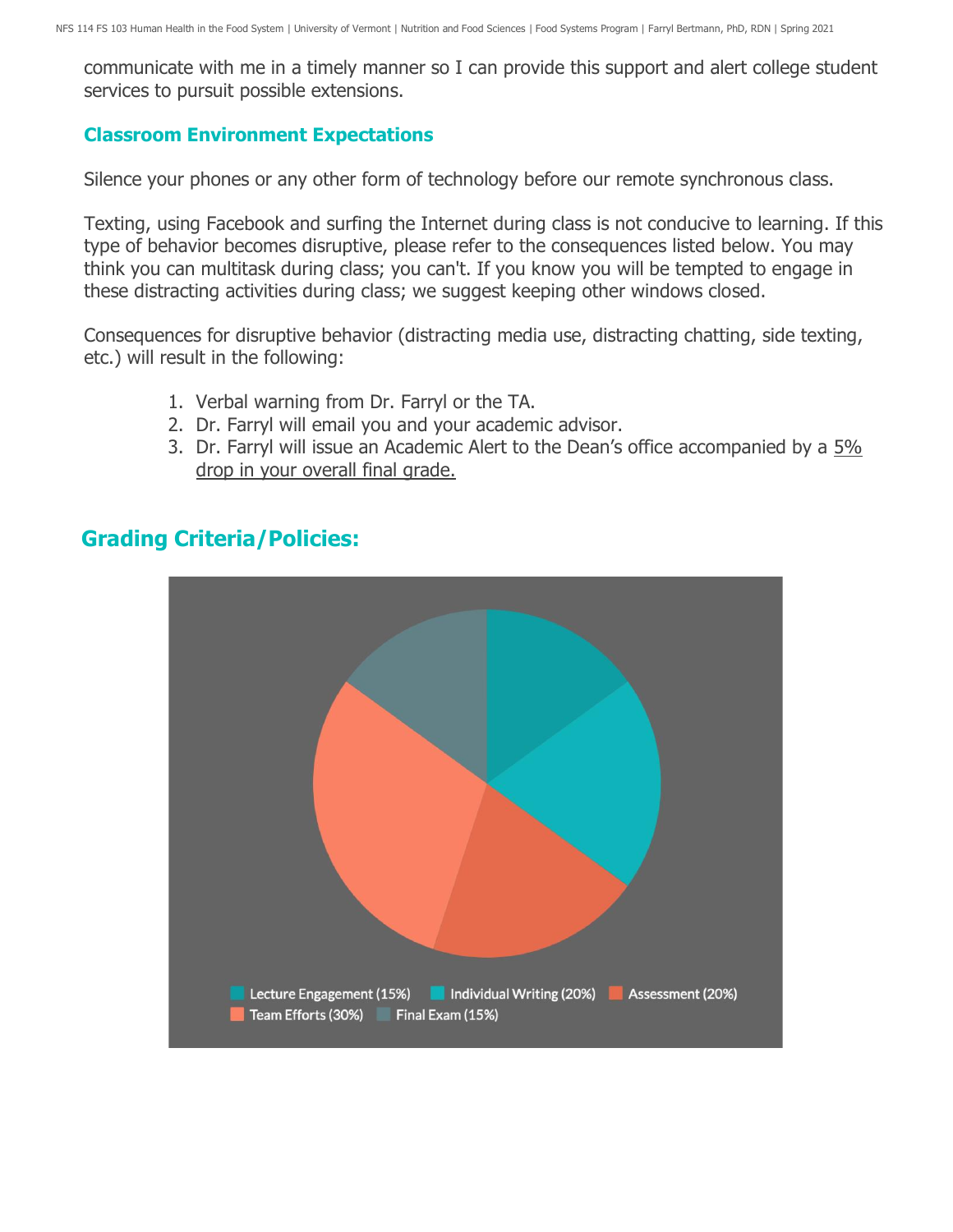

The course grade is based on 5 weighted categories; Lecture Engagement (15%), Individual Writing (20%), Assessment (20%), Team Efforts (30%), and the Final Exam (15%); please see breakdown above. All components within a category are weighted proportionately.

# **Graded Work:**

#### **Assignment Due dates**

Refer to the Important Dates graphic below. Most assignments are due Fridays by 4:30 pm EST, late assignments will be deducted 10% for each 24 hours beyond the due date; 10% will be deducted starting at the moment the due date passes; Journals & Yellowdig are the exception. Journals submitted after 4:30 pm EST on Fridays will still accepted without penalty until 8:30 am EST on Saturday mornings. Yellowdig provides an automatic 20% buffer from week to week in case you have a week with less than 1,000 points. Yellowdig is due by 4:30 pm EST but will allow for last minute submission until 5:00 pm EST.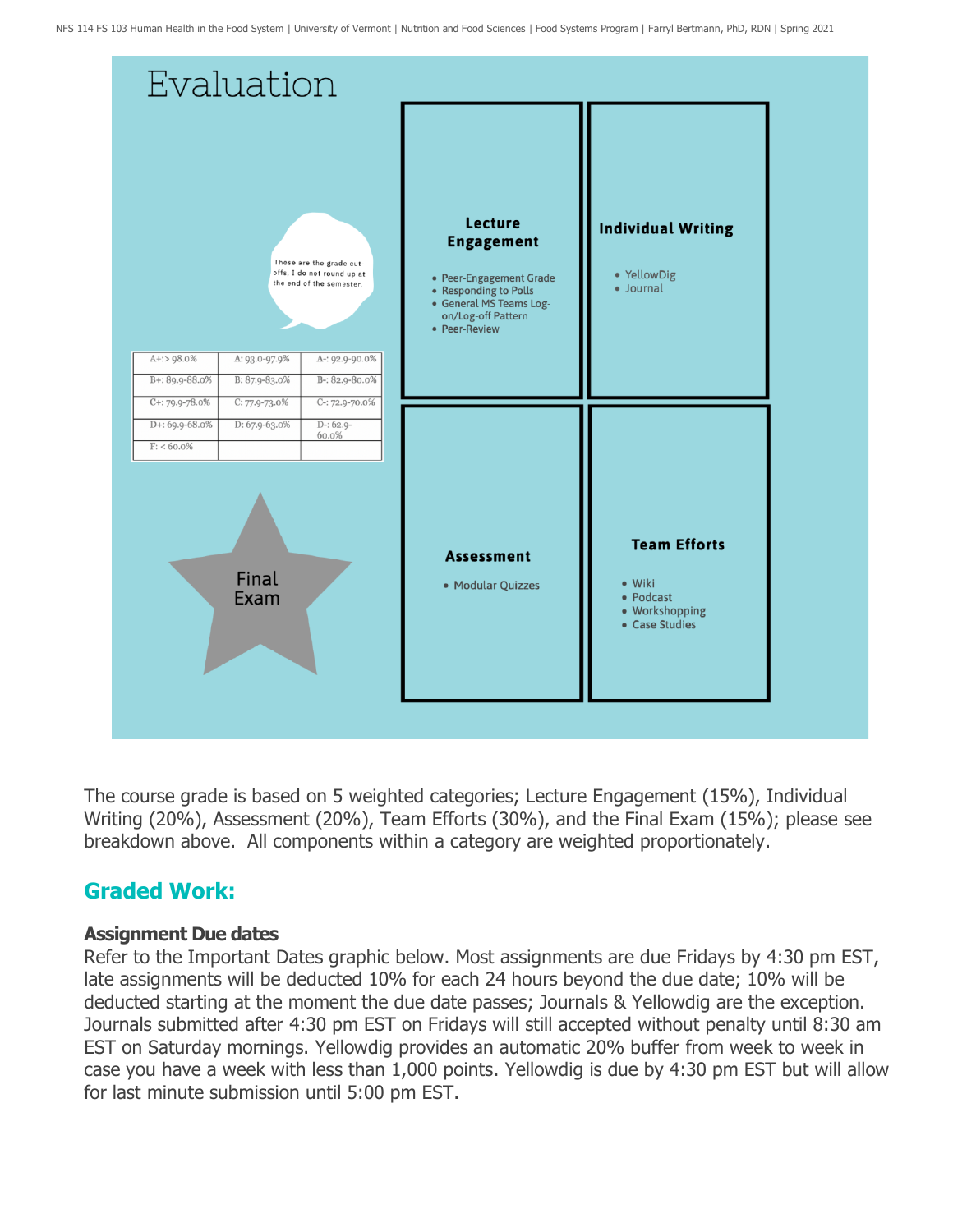#### **Life Happens**

Dr. Farryl will drop one of your Modular Quizzes. For each of these assignment, I will **drop one missed, failed or the lowest listed grade on a module quiz**. Students do not need to provide excuses; this will automatically occur at the end of the **course** when Dr. Farryl calculates your final grade.

## **Recording Class Sessions:**

#### **Recording Teams Meetings and your video background.**

Due to the nature of small group work in this course, only segments of our MS Teams Remote meeting will be recorded. I will alert you that we are recording the class meeting during these segments. To ensure equity and increase inclusion, you can turn off your video during recorded sessions. You should turn on your video during small team collaborations. If you are concerned about your office space, we strongly encourage you to use a virtual background.

Students who participate with their camera engaged or utilize a profile image are agreeing to have their video or image recorded. If you are unwilling to consent to have your profile or video image recorded, be sure to keep your camera off and do not use a profile image. Likewise, students who un-mute during class and participate orally are agreeing to have their voices recorded. Suppose you are not willing to consent to have your voice recorded during class. In that case, you will need to keep your mute button activated and communicate exclusively using the "chat" feature, which allows students to type questions and comments live.

Please make sure your meeting background is professional. If you have a background that does not resemble a professional setting, you should use the blur or virtual background function on Teams.

## **Research and Citation Help:**

For help selecting research topics, finding information, citing sources, and more, ask a librarian. Although we're working remotely, we're eager to help. You may ask questions by phone, e-mail, chat, or text, or make an appointment for an individual consultation with a librarian. Howe Library:<https://library.uvm.edu/askhowe> Dana Medical Library:<https://dana.uvm.edu/help/ask> Silver Special Collections Library:<https://specialcollections.uvm.edu/help/ask>

## **Course Evaluation:**

Please complete an evaluation of the course at its conclusion. Course evaluations are anonymous and confidential, and that the information gained, including constructive criticisms, will be used to improve the course.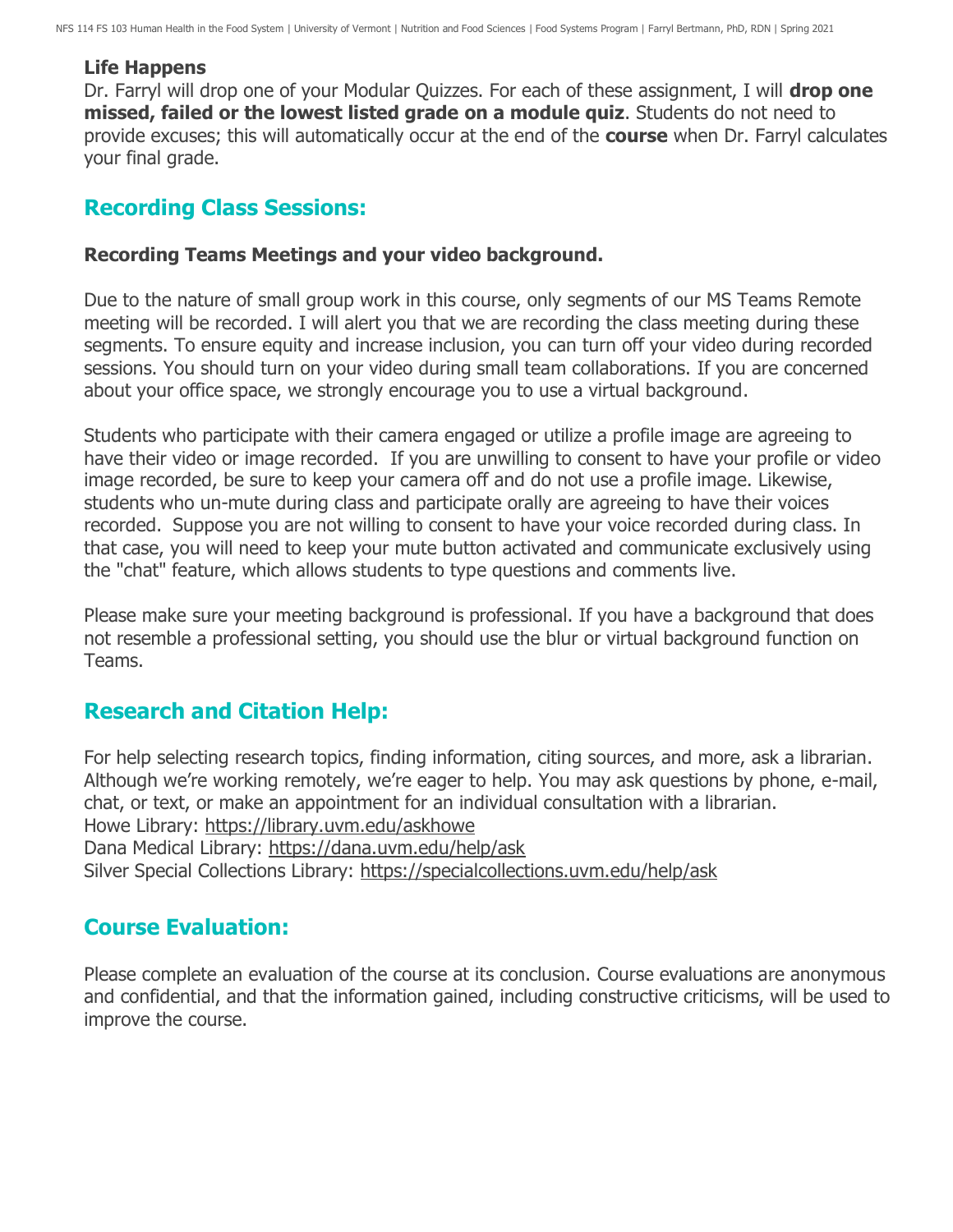# **COVID 19 Policy section:**

General statement regarding potential changes during the semester: <http://catalogue.uvm.edu/>

The University of Vermont reserves the right to make changes in the course offerings, mode of delivery, degree requirements, charges, regulations, and procedures contained herein as educational, financial, and health, safety, and welfare considerations require, or as necessary to be compliant with governmental, accreditation, or public health directives.

#### **Green and Gold Promise:**

The [Green and Gold Promise](https://www.uvm.edu/deanofstudents/green-and-gold-promise) clearly articulates the expectations that UVM has for students, faculty, and staff to remain compliant with all COVID-19 recommendations from the federal CDC, the State of Vermont, and the City of Burlington.

The [Code of Student Conduct](https://www.uvm.edu/sites/default/files/UVM-Policies/policies/studentcode.pdf) outlines policies related to violations of the Green and Gold Promise. Sanctions for violations include fines, educational sanctions, parent notification, probation, and suspension.

## **Intellectual Property Statement/Prohibition on Sharing Academic Materials:**

Students are prohibited from publicly sharing or selling academic materials that they did not author (for example: class syllabus, outlines or class presentations authored by the professor, practice questions, text from the textbook or other copyrighted class materials, etc.); and students are prohibited from sharing assessments(for example homework or a take-home examination). Violations will be handled under UVM's Intellectual Property policy and Code of Academic Integrity.

## **Tips for Success**:

Course-specific study/preparation tips Here are a few resources for students on remote/online learning: Checklist for success in [https://learn.uvm.edu/about/support-for-students/checklist-online-credit](https://learn.uvm.edu/about/support-for-students/checklist-online-credit-courses/)[courses/](https://learn.uvm.edu/about/support-for-students/checklist-online-credit-courses/) Academic support for online courses: [https://www.uvm.edu/academicsuccess/online-learning](https://www.uvm.edu/academicsuccess/online-learning-student-resources-remote-instruction)[student-resources-remote-instruction](https://www.uvm.edu/academicsuccess/online-learning-student-resources-remote-instruction) 30-minute webinar on online learning success (Mar 2020): [https://www.youtube.com/watch?v=Xp\\_MYsqQyvE](https://www.youtube.com/watch?v=Xp_MYsqQyvE) Helpful resources other than the professor (e.g. [Undergraduate/Graduate Writing Center,](https://www.uvm.edu/uwi/writingcenter) [Supplemental Instruction, Learning Co-op tutors,](https://www.uvm.edu/academicsuccess/tutoring_center) supplemental course materials)

# **Student Learning Accommodations:**

In keeping with University policy, any student with a documented disability interested in utilizing ADA accommodations should contact Student Accessibility Services (SAS), the office of Disability Services on campus for students. SAS works with students and faculty in an interactive process to explore reasonable and appropriate accommodations, which are communicated to faculty in an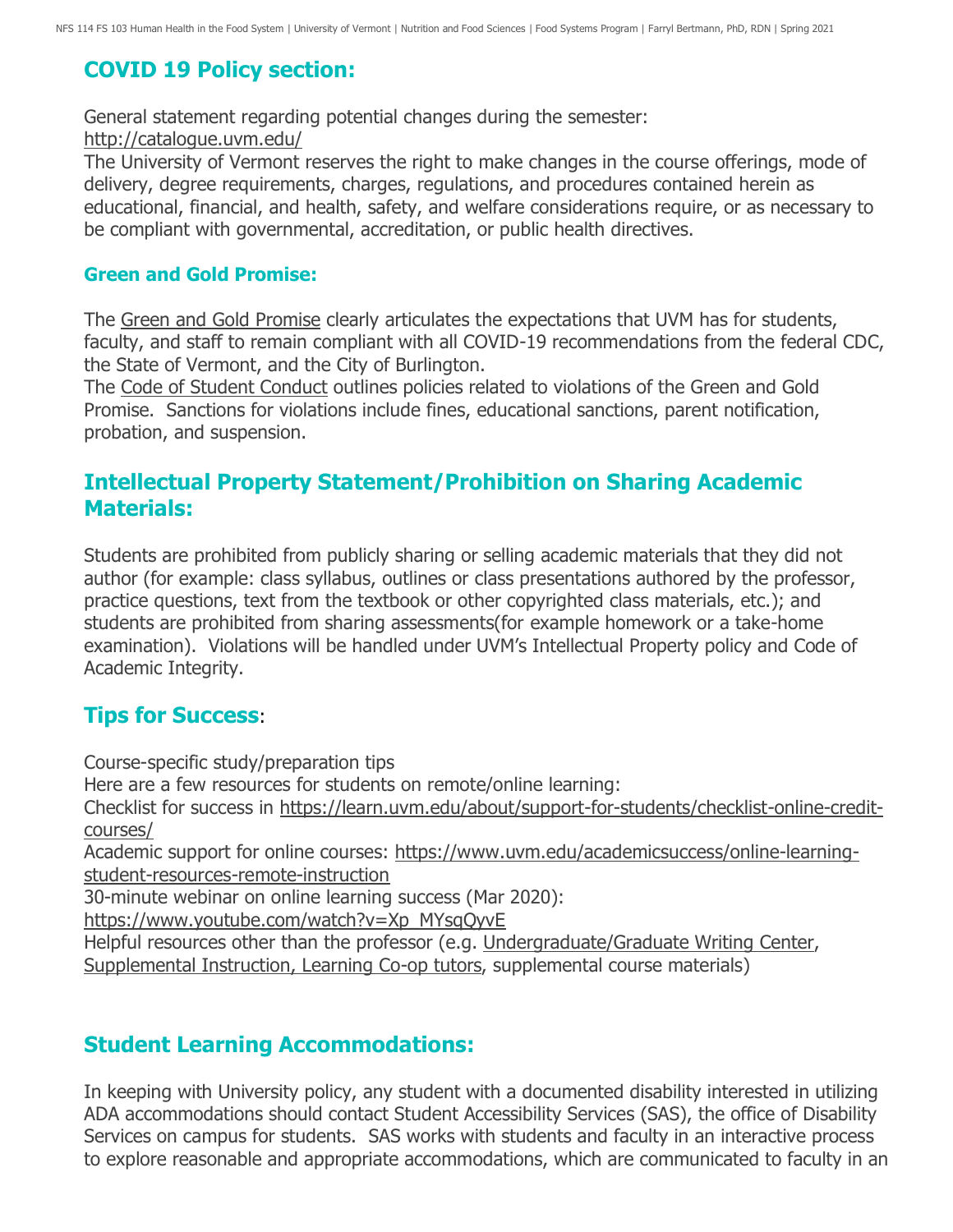accommodation letter. All students are strongly recommended to discuss with their faculty the accommodations they plan to use in each course. Faculty who receive Letters of Accommodation with [Disability Related Flexible accommodations](https://www.uvm.edu/academicsuccess/forms/disability-related-flexibility-agreement) will need to fill out the Disability Related Flexibility Agreement. Any questions from faculty or students on the agreement should be directed to the SAS specialist who is indicated on the letter.

#### **Contact SAS:**

A170 Living/Learning Center; 802-656-7753 [access@uvm.edu](mailto:access@uvm.edu) [www.uvm.edu/access](http://www.uvm.edu/access)

# **Important UVM Policies**

# **Religious Holidays:**

Students have the right to practice the religion of their choice. If you need to miss class to observe a religious holiday, please submit the dates of your absence to me in writing by the end of the second full week of classes. You will be permitted to make up work within a mutually agreed-upon time.<https://www.uvm.edu/registrar/religious-holidays>

# **Academic Integrity:**

The policy addresses plagiarism, fabrication, collusion, and cheating. <https://www.uvm.edu/policies/student/acadintegrity.pdf>

# **Grade Appeals:**

If you would like to contest a grade, please follow the procedures outlined in this policy: <https://www.uvm.edu/policies/student/gradeappeals.pdf>

# **Grading:**

For information on grading and GPA calculation, go to <https://www.uvm.edu/registrar/grades>

# **Code of Student Conduct:**

<http://www.uvm.edu/policies/student/studentcode.pdf>

# **FERPA Rights Disclosure:**

The purpose of this policy is to communicate the rights of students regarding access to, and privacy of their student educational records as provided for in the Family Educational Rights and Privacy Act (FERPA) of 1974.

<http://catalogue.uvm.edu/undergraduate/academicinfo/ferparightsdisclosure/>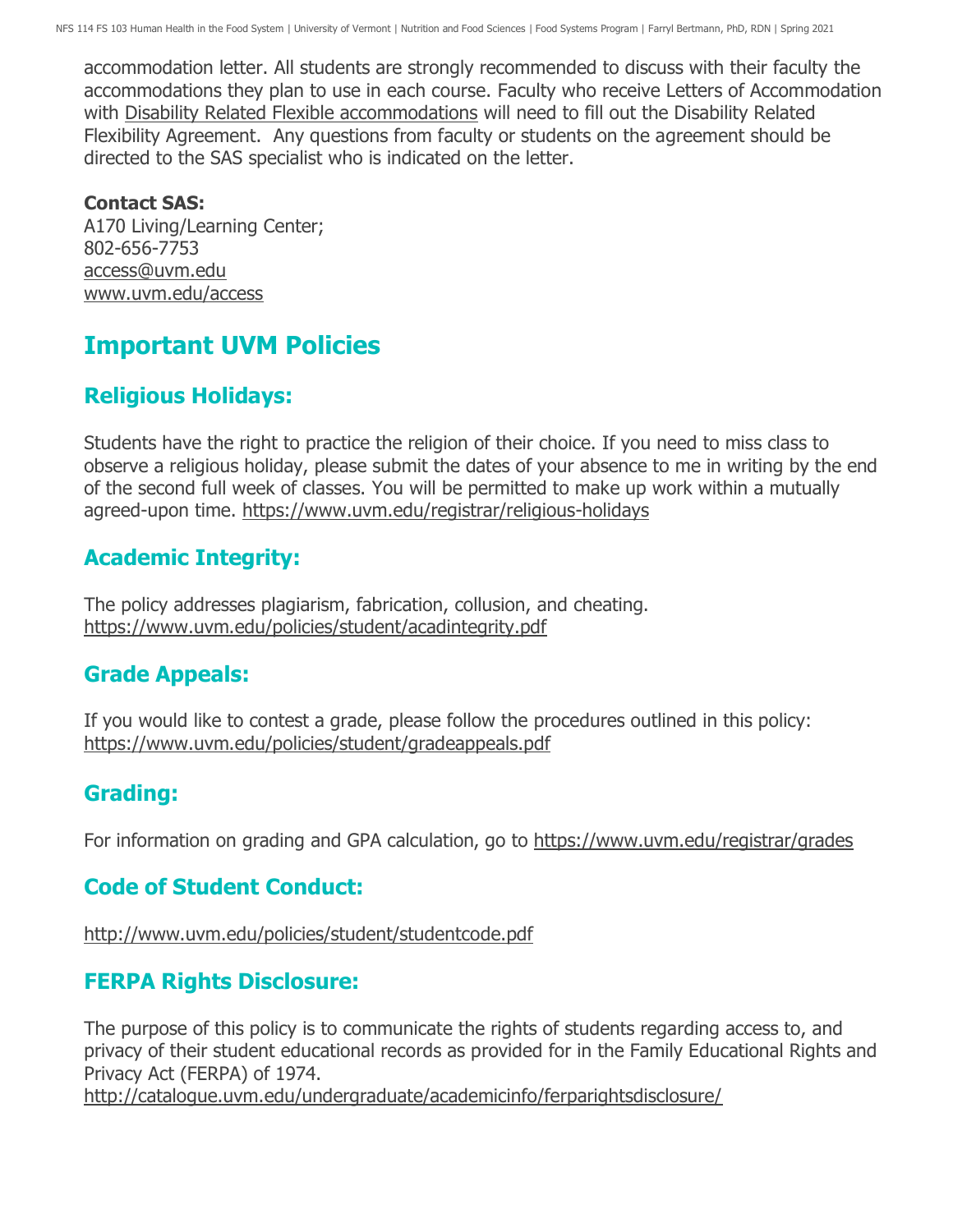# **Promoting Health & Safety:**

The University of Vermont's number one priority is to support a healthy and safe community: **Center for Health and Wellbeing:** <https://www.uvm.edu/health>

#### **Counseling & Psychiatry Services (CAPS)**

Phone: (802) 656-3340

**C.A.R.E.** If you are concerned about a UVM community member or are concerned about a specific event, we encourage you to contact the Dean of Students Office (802-656-3380). If you would like to remain anonymous, you can report your concerns online by visiting the Dean of Students website at <https://www.uvm.edu/studentaffairs>

## **Final Exam Policy:**

The University final exam policy outlines expectations during final exams and explains timing and process of examination period. <https://www.uvm.edu/registrar/final-exams>

## **Alcohol and Cannabis Statement:**

#### **Statement on Alcohol and Cannabis in the Academic Environment**

As a faculty member, I want you to get the most you can out of this course. You play a crucial role in your education and in your readiness to learn and fully engage with the course material. It is important to note that alcohol and cannabis have no place in an academic environment. They can seriously impair your ability to learn and retain information not only in the moment you may be using, but up to 48 hours or more afterwards. In addition, alcohol and cannabis can: Cause issues with attention, memory and concentration. Negatively impact the quality of how information is processed and ultimately stored, affect sleep patterns, which interferes with longterm memory formation.

It is my expectation that you will do everything you can to optimize your learning and to fully participate in this course.

#### **Discrimination, Harassment, Sexual Harassment or Sexual Misconduct**

If a crime or other emergency is in progress, always call 9-1-1.

Dr. Farryl and the TA *are not* a confidential resource; we will, however, help you identify confidential resources including the Victim's Advocate [\(https://www.uvm.edu/~women/?Page=support.html&SM=capmenu.html\)](https://www.uvm.edu/~women/?Page=support.html&SM=capmenu.html), CAPS [\(http://www.uvm.edu/~chwb/psych/](http://www.uvm.edu/~chwb/psych/) ), and other health care providers ( <http://www.uvm.edu/~chwb/health/>) and licensed counselors who are confidential resources.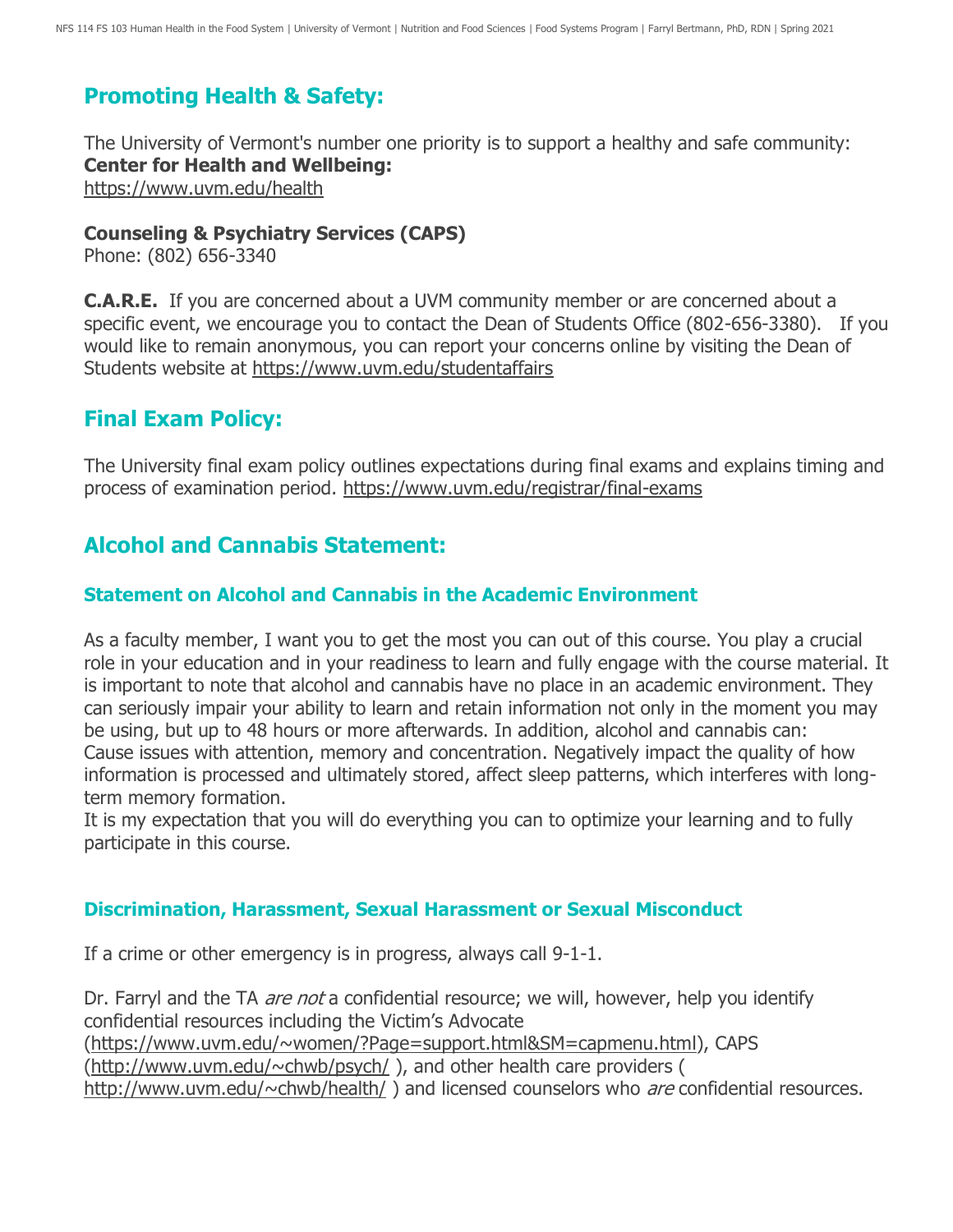# **Travelogue:**

| <b>Module</b> | <b>Topics</b>                                                             |
|---------------|---------------------------------------------------------------------------|
| Module 1      | Introduction to Human Health in the Food System                           |
|               | Domestic Food Insecurity & Food Insecurity in Vermont                     |
|               | <b>Global Food Insecurity</b>                                             |
|               | Malnutrition through the Life cycle                                       |
|               |                                                                           |
| Module 2      | Social and Economic Impacts on Health Outcomes & Marginalized Populations |
|               | Gentrification and Health                                                 |
|               | <b>Cultural Impacts and Dual Burden</b>                                   |
|               | Famine, Conflict and Forced Migration                                     |
|               |                                                                           |
| Module 3      | Impact of Agricultural Practices on Nutritional Profile                   |
|               | Health Implications of Food and Water Distribution                        |
|               | <b>Exploring Sustainable Dietary Practices</b>                            |
|               | New Frameworks and Proposed Solutions                                     |
|               |                                                                           |
| Module 4      | <b>Team Podcasts</b>                                                      |
|               | <b>Final Thoughts</b>                                                     |
|               |                                                                           |